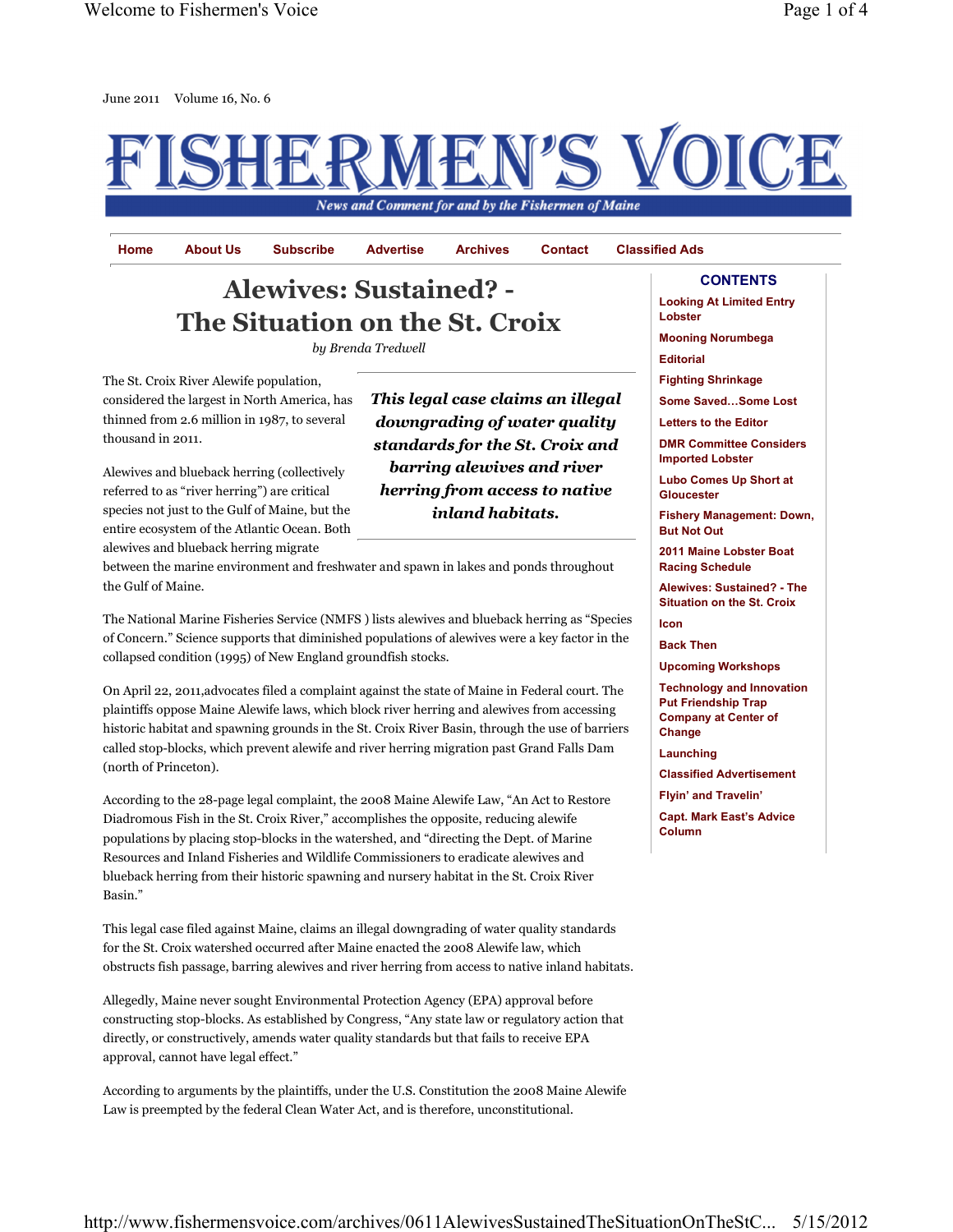Friends of Merrymeeting Bay, plaintiffs in the case, issued a press release, stating: "Two Maine fisheries officials responsible for placing physical barriers called "stop logs" that prevent fish from migrating past the Grand Falls Dam on the St. Croix River are named in the suit filed today in U.S. District Court."

Defendants are Norman H. Olsen, Commissioner of Maine's DMR, and Chandler E. Woodcock, Commissioner of Maine's Department of Inland Fisheries and Wildlife—neither were serving as fisheries commissioners during the time of the alleged offense. Defending actions of the DMR or IFW is the job of officials acting in the capacity of Commissioner for either agency.

While commercial fishermen support measures to replenish groundfish stocks in the Gulf of Maine, those voicing differences with Commissioner Olsen's stand on fishing issues said they "don't feel it's fair to go after him, or Woodcock, as they were not responsible for the situation." That is one reason more fishermen's groups, such as Downeast Lobstermen's Association (DELA) and Maine Lobstermen's Association (MLA), did not join this case. While the end result could benefit baitfish stocks crucial to the lobster industry, and replenish groundfish in the Gulf, fishermen from several industries agreed, suing the Commissioners of the DMR and IFWS is the wrong path.

Plaintiffs include Friends of Merrymeeting Bay, a Richmond, Maine-based non-profit conservation group with 400-plus members; Douglas H. Watts, researcher/ photographer from Augusta, and Kathleen McGee, of Bowdoinham, coordinator for FOMB's "Healthy Rivers, Healthy Gulf" Program.

Capt. Edward (Ted) Ames, founding member and senior advisor to Penobscot East Resource Center, Stonington, participates as an individual. PERC is not involved in this case.

Plaintiffs are represented by Attorneys Roger Fleming of Earth Justice, and independent counselor, Atty. David Nicholas.

Plaintiffs are asking the US District Court to declare Section 1, paragraph 2 of the 2008 Alewife Law, invalid, under the Supremacy Clause of the Constitution. Plaintiffs requested injunctions preventing fisheries Commissioners from placing barriers in the watershed (per direction of the 2008 Law) and an order for Commissioners Olsen and Woodcock to remove all existing barriers to alewife passage from the St. Croix River basin.

As claimed by plaintiffs, Maine legislation passed laws in 1995 and 2008, barring alewife passage, preventing alewives from getting into the St. Croix watershed. The law was allegedly established in response to pressure from sport fishermen pursuing small-mouth bass along the river. Commercial fishing and environmental groups claim alewives, written off as forage fish, are mismanaged in favor of the small-mouth bass sports fishery and related interests along the St. Croix River.

The first dam on the St. Croix is Woodland. Around 1987, bass stocks took a big hit: Sports fishermen reportedly blamed it on one source, that alewives were getting into bass habitats. After individuals voiced interest in opening the river up for fish passage from Woodland to the Grand Falls dam, battle lines were drawn, and hotly defended.

Anecdotally, it's been repeated that one particular river guide, with interests in the smallmouth bass recreational fishery, had his opinions on opening up Woodland dam. "If you don't keep the alewives out," he said, "I'm going down to Walmart to buy ammo."

According to a plaintiff in this case, "Sport fishermen, guides, and outfitters consider alewives as an intrusive species despite scientific evidence that alewives do not feed on smallmouth bass, it's the other way around, with bass—an introduced, non-native species—preying on alewives. Alewives, of the herring family, are native to waters from Nova Scotia to North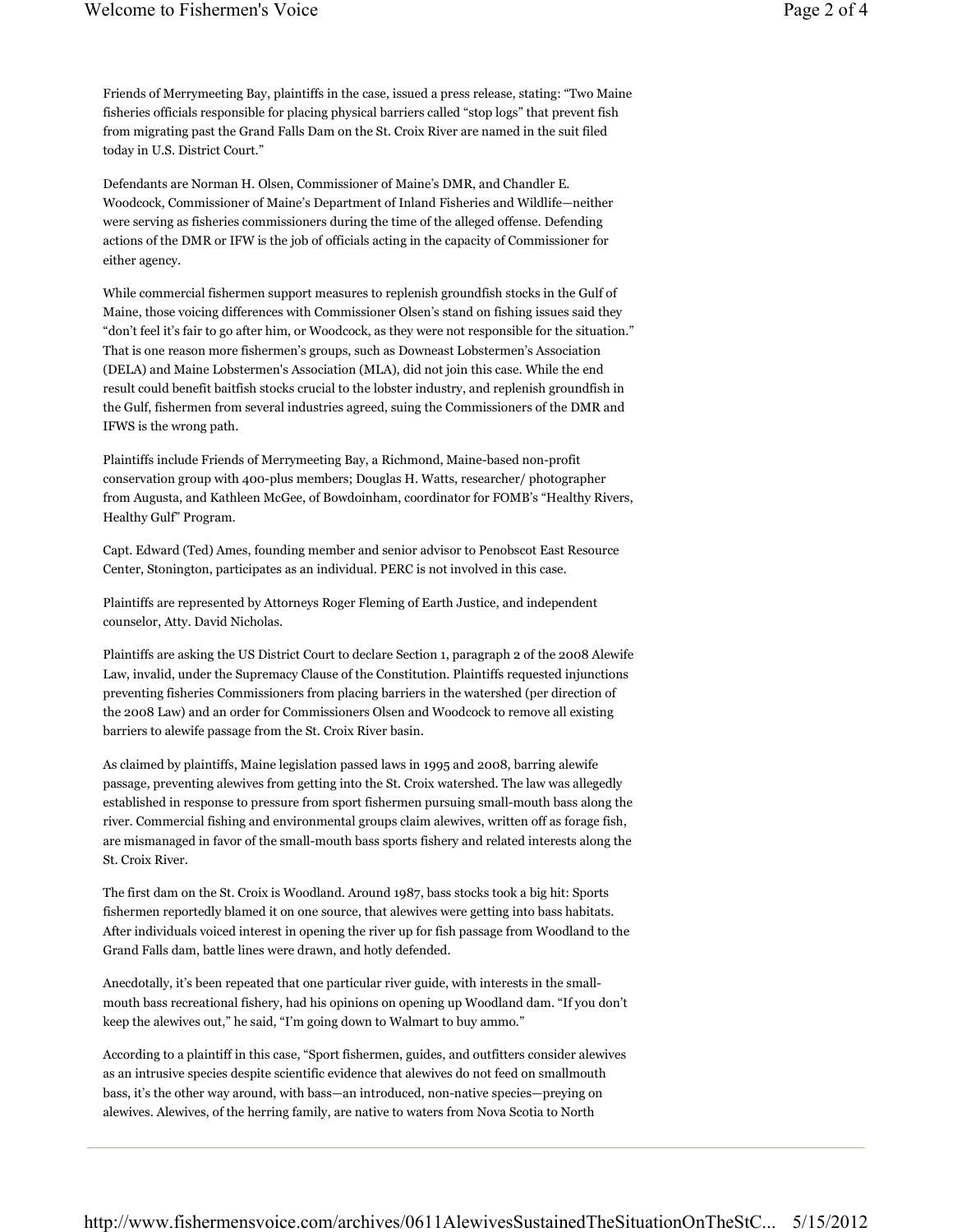Carolina. As they run down river, alewives serve as decoys to preying birds, hunting salmon running up river."

On April 27, 1995, Maine enacted emergency legislation "An Act to Stop the Alewives Restoration Program in the St. Croix River." With no opportunity for public comment before legislation, it became law.

The law directed that "DMR and Inland Fisheries and Wildlife Commissioners shall ensure that fishways on the Woodland and Grand Falls Dams, located on the lower reaches of the St. Croix River, are configured or operated in a manner that prevents the passage of alewives."

The DMR later concluded: "…in 1995 the Maine Legislature passed legislation to block migrating alewives from ascending statecontrolled fishways on the St. Croix to reach their spawning grounds. Restricted access to spawning grounds is accepted to be the primary cause of a precipitous decline in the St. Croix alewife population, from hundreds of thousands of fish in the mid-1990s, to just 900 fish in 2002."

"Ted Ames came across historically relevant relationships between diminished fish landings, and dams being built. Loss of discreet inshore cod populations occurred."

In 2008, the Maine legislature reviewed "LD 1957, an act to repeal 1995 laws, closing fishways at Woodland and Grand Falls Dams to anadromous alewives." The action would have opened 52 percent of alewife spawning habitats.

Instead, an amended bill passed, opening Woodland dam, but directing Maine's fisheries commissioners to utilize stop-logs at Grand Falls, obstructing upstream migration for spawning alewives from April through June, yearly. The 2008 Alewife Law eliminated access to 98 percent of spawning and nursery habitats, downgrading water quality standards in the St. Croix River basin.

The 2008 law not only prevents Maine's DEP from issuing certification and licensing for upstream dams, it prevents consulting agencies, including Maine's DMR and U.S. Fish & Wildlife Service, from executing tasks related to those processes.

Dams upstream from Grand Falls are subject to licensing, through the Federal Energy Regulatory Commission. During that process, owners of hydro- power operations consult with fisheries agencies to evaluate fish and eel passages. Fish ladders and eel passages ease mobility for some, but not all species. Several groups feel those measures are inadequate.

According to Ed Friedman of Friends of Merrymeeting Bay, "Maine has no jurisdiction over (Great Falls) dam. Neither does the International Joint Commission. The IJC has no jurisdiction over that dam, or in setting any fish management policies for the watershed. Technically, and legally, the only body authorized to make any decisions regarding dams on the US side of the St. Croix, or other sites, is the US Congress. The 1909 Boundary Lines Treaty between Canada and the US, from which the IJC inherited its mission regarding shared waters, is limited regarding issues involving tributaries or inland waters."

Friedman explained, "As the EPA was never notified by the state regarding the placement of stop-blocks, and the 2008 Alewife Law was never submitted to the EPA for review and approval, they were not negligible. The state is on the hook because plaintiffs claim Maine placed the obstacles there, both physically and legislatively."

Roughly 15 dams line the corridors of the St. Croix River, which flows into Passamaquoddy Bay from the north, marking the US/Canada border. Opening up at least some of these dams, many of them obsolete, would allow several important species of fish to regain safe and effective passage into the Gulf of Maine and naturally assist in re-building stocks.